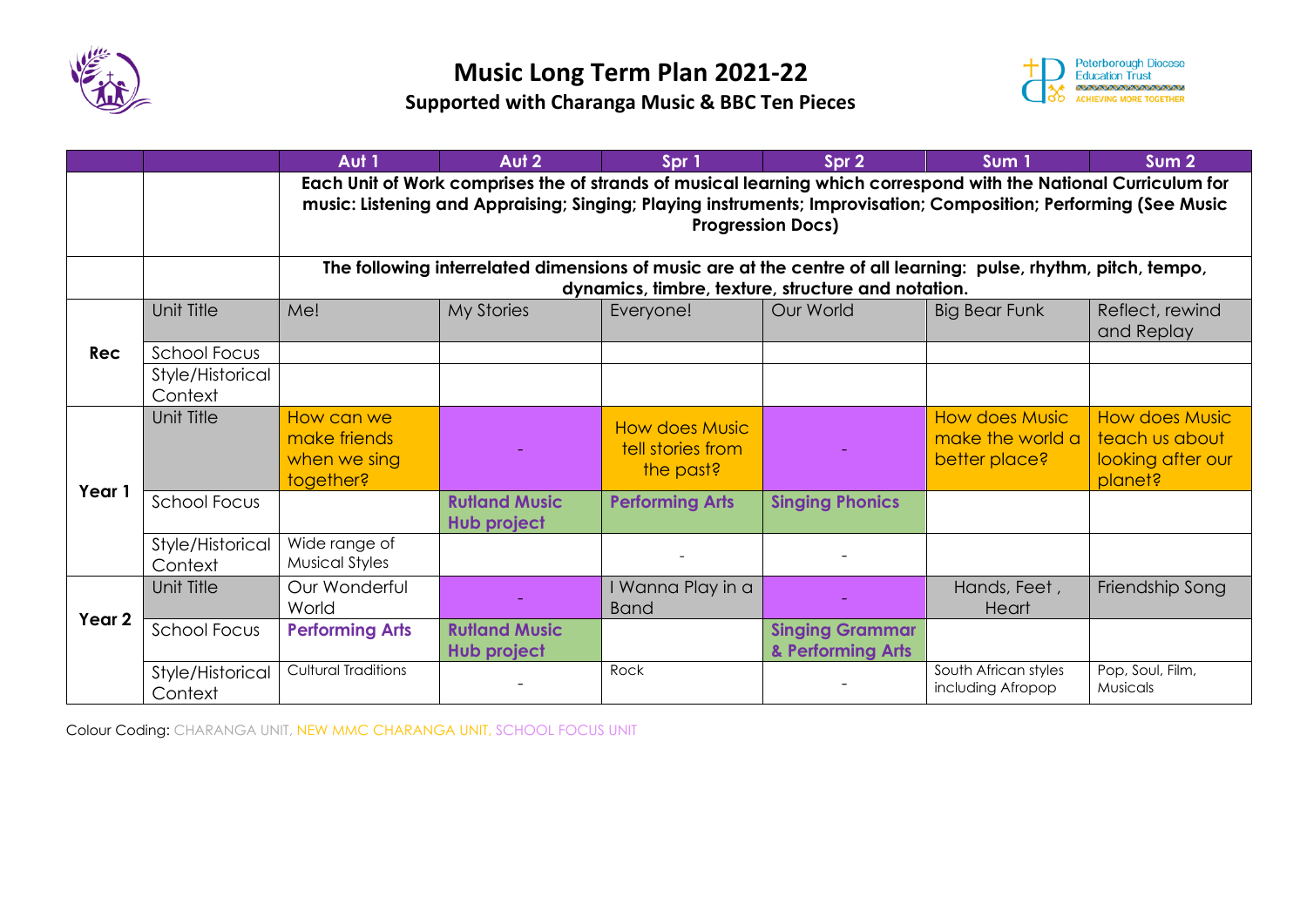



|        |                       | Aut 1                  | Aut 2                      | Spr 1        | Spr 2                  | Sum 1              | Sum <sub>2</sub>            |
|--------|-----------------------|------------------------|----------------------------|--------------|------------------------|--------------------|-----------------------------|
|        | Unit Title            |                        | Recorder - Unit            | Glockenspiel |                        | Three Little Birds | <b>Bringing Us Together</b> |
|        |                       |                        |                            | Stage 1      |                        |                    |                             |
|        | School Focus          | <b>Performing Arts</b> | <b>Recorder</b>            |              | <b>Performing Arts</b> |                    |                             |
| Year 3 |                       |                        | <b>Strategy</b>            |              | <b>LKS2 Musical</b>    |                    |                             |
|        | Style/Historical      |                        | N/A                        |              | Reggae                 | N/A                | <b>Disco</b>                |
|        | Context               |                        |                            |              |                        |                    |                             |
|        | <b>BBC Ten Pieces</b> |                        | Beethoven,                 |              |                        | Igor Stravinsky -  |                             |
|        |                       |                        | Symphony No. 5             |              |                        | The Firebird Suite |                             |
|        |                       |                        | (1 <sup>st</sup> Movement) |              |                        | (1911)             |                             |
|        |                       |                        | $(1804 - 1808)$            |              |                        |                    |                             |
|        |                       |                        |                            |              |                        |                    |                             |

|        | Unit Title                  | Mamma Mia | <b>Egyptian Dance</b>    | Glockenspiel<br>Stage 2 (Stage 1<br>in 2021/22) | Stop!                                                                       | Recorder - Unit 2                  | Lean On<br>Me | <b>Blackbird</b>   |
|--------|-----------------------------|-----------|--------------------------|-------------------------------------------------|-----------------------------------------------------------------------------|------------------------------------|---------------|--------------------|
| Year 4 | School Focus                |           | <b>Performing Arts</b>   |                                                 | <b>LKS2 Musical</b>                                                         | <b>Recorder</b><br><b>Strategy</b> |               |                    |
|        | Style/Historical<br>Context | Pop       | Ancient<br>Civilisations | Mixed styles                                    | Grime                                                                       |                                    | Gospel        | The<br>Beatles/Pop |
|        | <b>BBC Ten Pieces</b>       |           |                          |                                                 | <b>Benjamin Britten -</b><br>Storm Interlude<br>from Peter Grimes<br>(1945) |                                    |               |                    |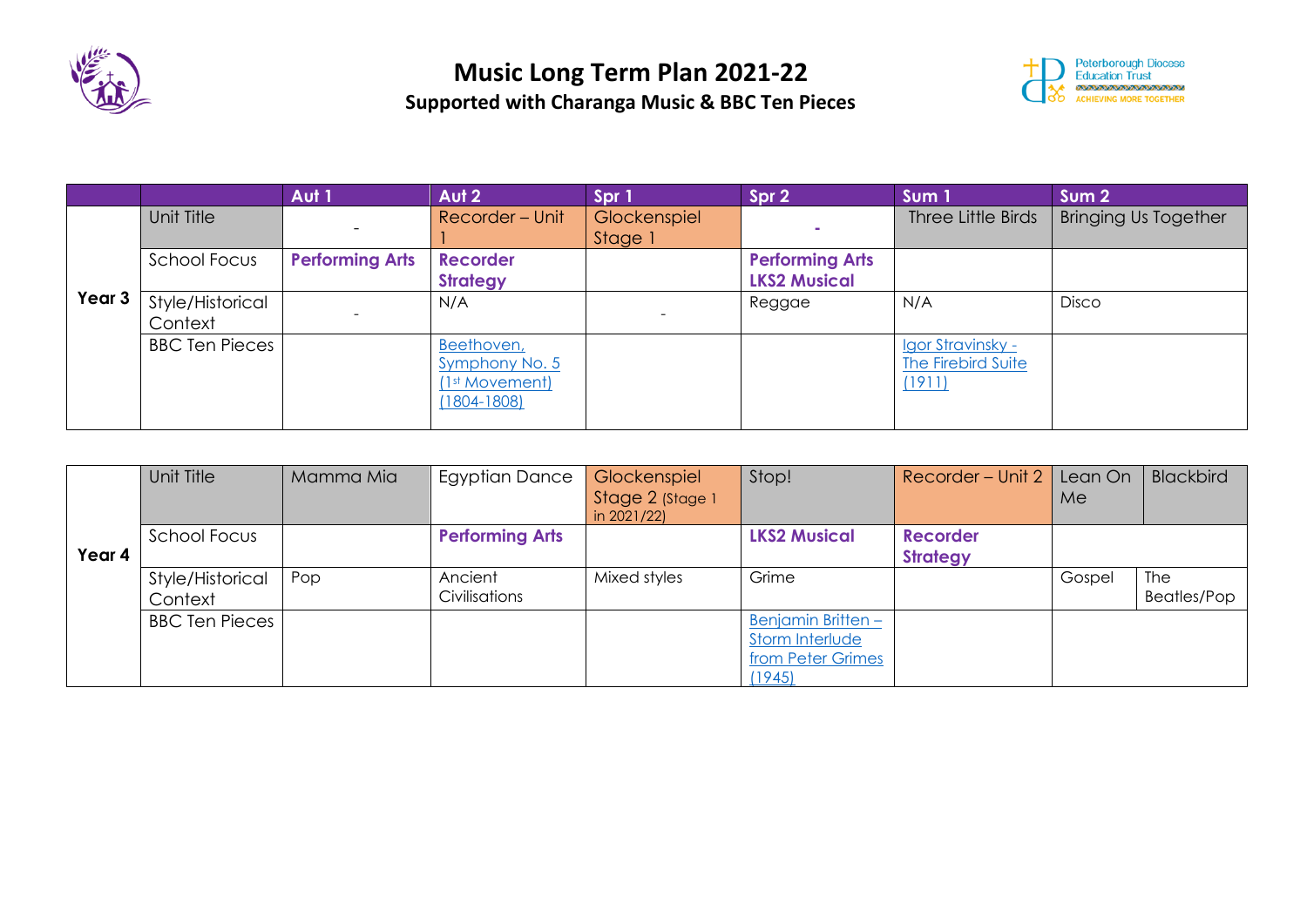



|        | Unit Title                        | Livin' on a Prayer<br>Music and Me                                                   | Classroom<br>Jazz 1            | Rutland<br>Recorder<br><b>Jamboree</b> | Connect It                    | Make you feel<br>my love | Dancing in the Street |
|--------|-----------------------------------|--------------------------------------------------------------------------------------|--------------------------------|----------------------------------------|-------------------------------|--------------------------|-----------------------|
| Year 5 | School /<br>Instrumental<br>Focus | <b>Orchestral</b><br><b>Instrumental First</b><br><b>Access Project</b><br>(Ukelele) | <b>Garage</b><br><b>Band</b>   | <b>Recorder</b><br><b>Strategy</b>     |                               |                          | <b>UKS2 Musical</b>   |
|        | Style/Historical<br>Context       | Rock                                                                                 | <b>Bossa Nova</b><br>and Swing |                                        | Non-Instrumental              | Pop Ballads              | Motown                |
|        | <b>BBC Ten Pieces</b>             |                                                                                      |                                |                                        | Anna Meredith -<br>Connect It |                          |                       |

|        | Unit Title                  | Classroom Jazz         | A Traditional<br><b>Christmas</b>              | A New Year<br>Carol | You've Got a<br>Friend | Guinea Pig Gig      |                                              |
|--------|-----------------------------|------------------------|------------------------------------------------|---------------------|------------------------|---------------------|----------------------------------------------|
|        | School Focus                |                        | <b>Christmas Carols:</b><br><b>Hand Chimes</b> | <b>Garage Band</b>  |                        | <b>Ukelele</b>      |                                              |
| Year 6 |                             |                        | <b>Performing Arts</b>                         |                     |                        | <b>UKS2 Musical</b> |                                              |
|        |                             |                        | (Anti-Bullying focus)                          |                     |                        |                     |                                              |
|        | Style/Historical<br>Context | Bacharach and<br>Blues |                                                | Urban Gospel        | 70s Ballad/Pop         | N/A                 |                                              |
|        | <b>BBC Ten Pieces</b>       |                        |                                                |                     |                        |                     | John Adams - Short<br>Ride in a Fast Machine |
|        |                             |                        |                                                |                     |                        |                     | (1986)                                       |

Colour Coding: CHARANGA UNIT, SCHOOL FOCUS MUSIC UNIT, RUTLAND MUSIC HUB DELIVERY, INDIVIDUAL INSTRUMENT FOCUS